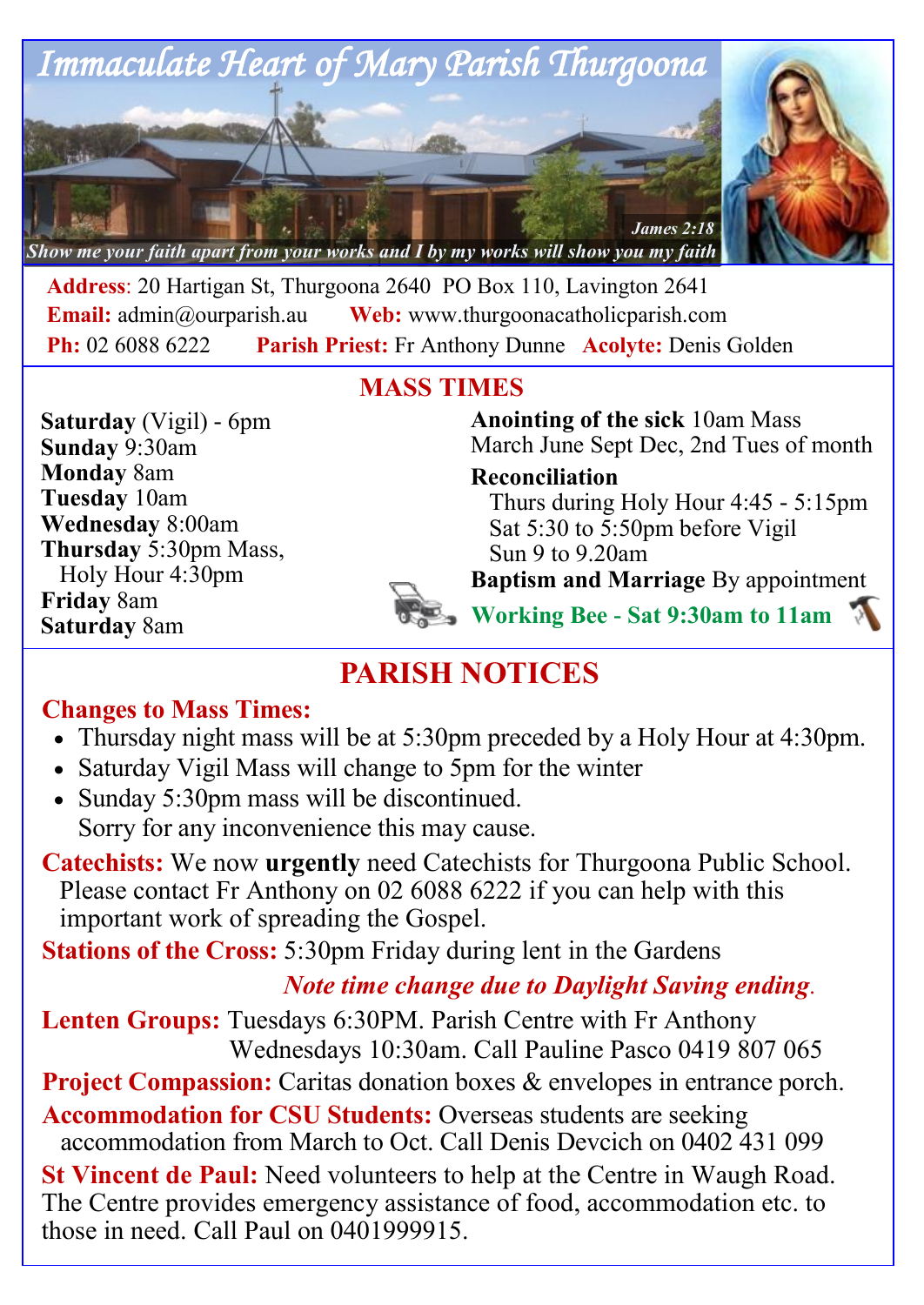## **5th SUNDAY OF LENT - YEAR C 3/04/2022**

### **First reading Isaiah 43:16-21**

Thus says the Lord, who made a way through the sea, a path in the great waters; who put chariots and horse in the field and a powerful army which lay there never to rise again, snuffed out, put out like a wick: No need to recall the past, no need to think about what was done before. See, I am doing a new deed, even now it comes to light; can you not see it? Yes, I am making a road in the wilderness, paths in the wilds. The wild beasts will honour me, jackals and ostriches, because I am putting water in the wilderness (rivers in the wild) to give my chosen people drink. The people I have formed for myself will sing my praises.

### **Responsorial Psalm Psalm 125(126)**

*The Lord has done great things for us; we are filled with joy.*

I believe nothing can happen that will outweigh the supreme advantage of knowing Christ Jesus my Lord. For him I have accepted the loss of everything, and I look on everything as so much rubbish if only I can have Christ and be given a place in him. I am no longer trying for perfection by my own efforts, the perfection that comes from the Law, but I want only the perfection that comes through faith in Christ, and is from God and based on faith.

All I want is to know Christ and the power of his resurrection and to share his sufferings by reproducing the pattern of his death. That is the way I can hope to take my place in the resurrection of the dead. Not that I have become perfect yet: I have not yet won, but I am still running, trying to capture the prize for which Christ Jesus captured me. I can assure you my brothers, I am far from thinking that I have already won. All I can say is that I forget the past and I strain ahead for what is still to come; I am racing for the finish, for the prize to which God calls us upwards to receive in Christ Jesus.

# **Gospel Acclamation Joel 2:12-13**

Praise to you, Lord Jesus Christ, king of endless glory! With all your heart turn to me, for I am tender and compassionate. Praise to you, Lord Jesus Christ, king of endless glory!

Jesus went to the Mount of Olives. At daybreak he appeared in the Temple again; and as all the people came to him, he sat down and began to teach them. The scribes and Pharisees brought a woman along who had been caught committing adultery; and making her stand there in full view of everybody, they said to Jesus, 'Master, this woman was caught in the very act of committing adultery, and Moses has ordered us in the Law to condemn women

## **Gospel John 8:1-11**

# **Second reading Philippians 3:8-14**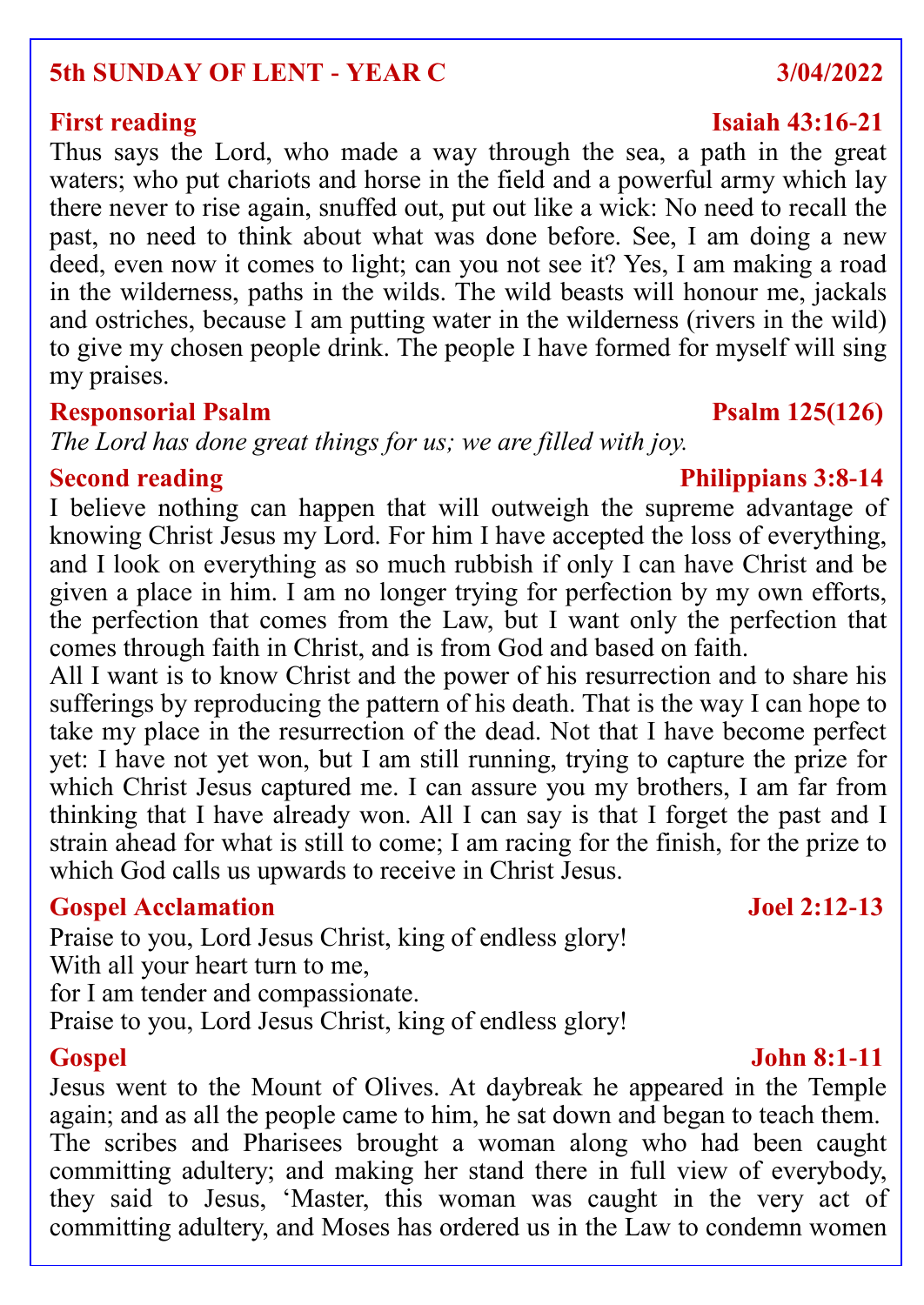like this to death by stoning. What have you to say?' They asked him this as a test, looking for something to use against him.

But Jesus bent down and started writing on the ground with his finger. As they persisted with their question, he looked up and said, 'If there is one of you who has not sinned, let him be the first to throw a stone at her.' Then he bent down and wrote on the ground again. When they heard this they went away one by one, beginning with the eldest, until Jesus was left alone with the woman, who remained standing there. He looked up and said, 'Woman, where are they? Has no one condemned you?' 'No one, sir' she replied. 'Neither do I condemn you,' said Jesus 'go away, and do not sin any more.' *universalis.com*

# **Prayers of the Faithfull:**

**For our sick,** Kate McCauley, Sam Courtella, Gloria Maclean, Wendy Mills, Steve Drage, John Dunne, Katerie Byrnes, Jackson Davis, Mathew Dix, Seamus Clancy, Carmel Baker and Laurie Evans.

We pray to the Lord. **R.** Lord hear our prayer.

**For our recently departed,** Garry Rake and those who's anniversaries occur at this time including Paul Fowles, Jack Evens, Christopher Eades and Richard Bartosik.

We pray to the Lord. **R.** Lord hear our prayer.

# **Communion Antiphon**

Has no one condemned you, woman? No one, Lord. Neither shall I condemn you. From now on, sin no more. *universalis.com*

| <b>Readers:</b> | Sat: 6.00pm Mary Seidel                    | Sun: 9.30am Mark Mannering | $\triangle$              |
|-----------------|--------------------------------------------|----------------------------|--------------------------|
|                 | <b>Next week:</b> Sat: 6.00pm Denis Golden | Sun: 9.30am Stefany George | $\overline{\phantom{a}}$ |
|                 | <b>Cleaning Roster:</b> Sat 9th April      | Yolla & Grace              |                          |

**Financial Report:** Cheques payable to IHM Parish Account Direct Debit: BSB640000: Acc. No.111270902 Include name on transfers.

- First Collection and 50% of contributions made using the Donation Point device is for the support of our local priest (stipend and food). Anything leftover goes towards the upkeep of the other priests of the diocese.
- Second Collection, Planned Giving envelopes, Direct Debit/EFT and 50% of Donation Point Device contributions are used for the expenses of the Immaculate Heart of Mary Parish (insurance; contractors; rates; gas, electricity, church consumables, office supplies, maintenance, future parish projects, etc)

# **COVID 19 DIOCESAN PROTOCOLS** *25/02/2022*

- Masks are encouraged for indoor settings.
- Those who prefer to receive Holy Communion on the tongue are asked to approach communion after those who have received on the hand.